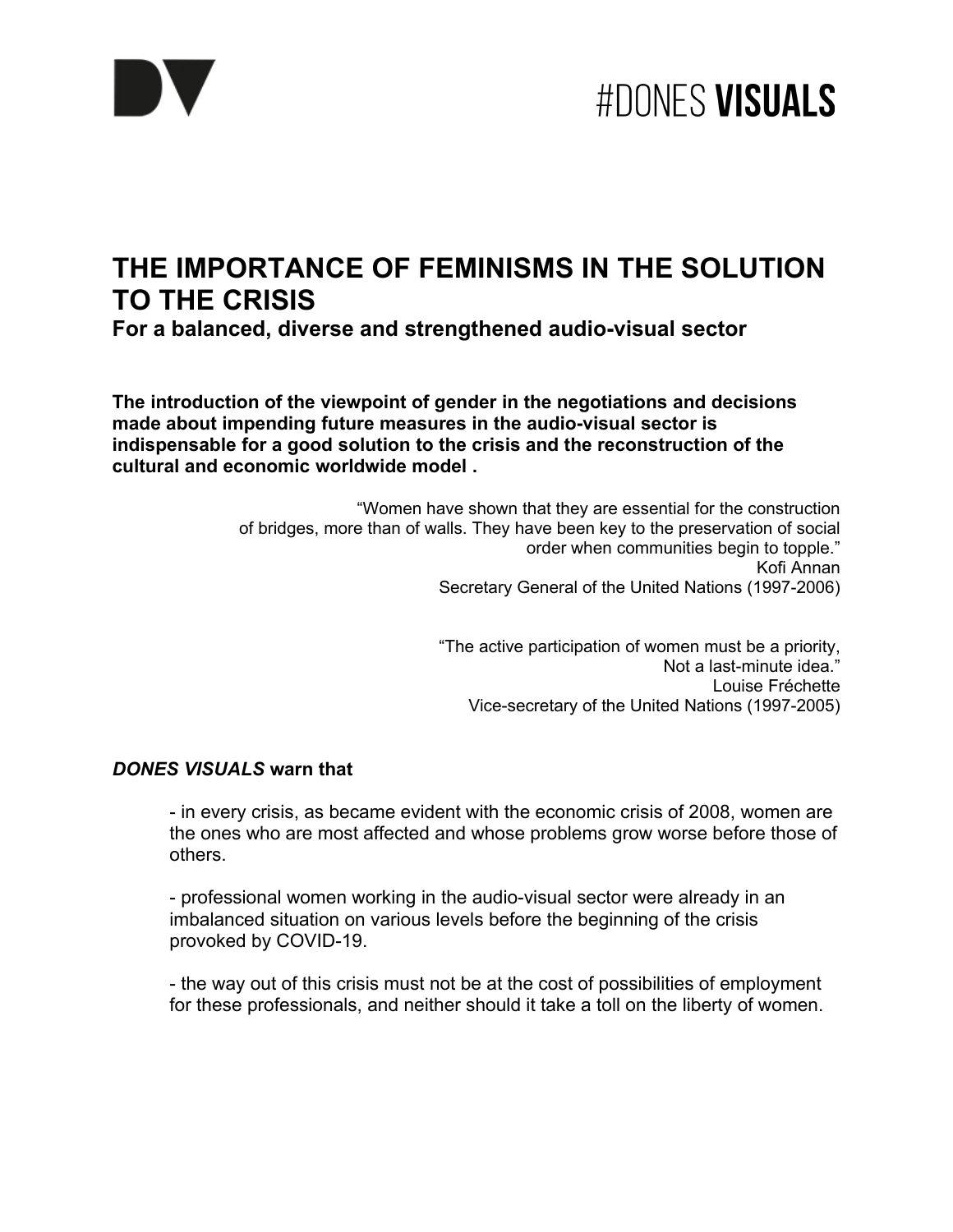

# **#DONES VISUALS**

#### **For these reasons we contend:**

**· We must have the leading roles in the solutions.** As is indicated in resolution 1325 of the Security Council of the United Nations, the importance of the participation of womenas well as the inclusion of the perspective of gender must be included in the negotiation and the levels of adoption of decisions in the solution of conflicts and in peace processes. This resolution speaks of the value and potential that the incorporation of women in decision-making signifies. This was verified in the economic crisis of 2008 and the role of women as the motor force of the recovery was acknowledged.

**· We are the ones to discuss what we need.** As the part of the population which will be the most affected by the crisis, we are the most appropriate persons to discuss and suggest measures for the reconstruction and construction of a more just professional fabric and one more adapted to reality, and which will include leading positions for women, trans and lesbians of different races, origins, identities, religions, and women with intellectual or physical disabilities.

**· Transformation must not stop.** We wish to emphasise that our sector had begun a process of transformation which was just in its early days. That process was not just a one-off episode; rather it was part of a series of actions which will need years of on-going policies and which must not come to a halt. Feminism is the motor of this transformation and it is an unstoppable dynamic.

**· We are organised.** We declare that in this situation we will continue to be organised and maintain the rhythm and the demands of the feminist programme of creation and cinematographic practice.

**· A new scenario is possible and will benefit everyone.** The elimination of imbalance between men and women, with special attention to diversity, is a new scenario where many potentials join force.The distribution of opportunities is a motor which fosters. A diversity of productions, forms of creation and content, the growth in quality and the transformation of an andro-centric culture which has limited all of us.

**· Networking is the key.** We stand for networking which is the way to combine individual efforts. The greatest number of different outlooks is necessary for us to be able to find solutions from a general perspective and not just from immediate urgency. The fabric with most threads is the most resistant.